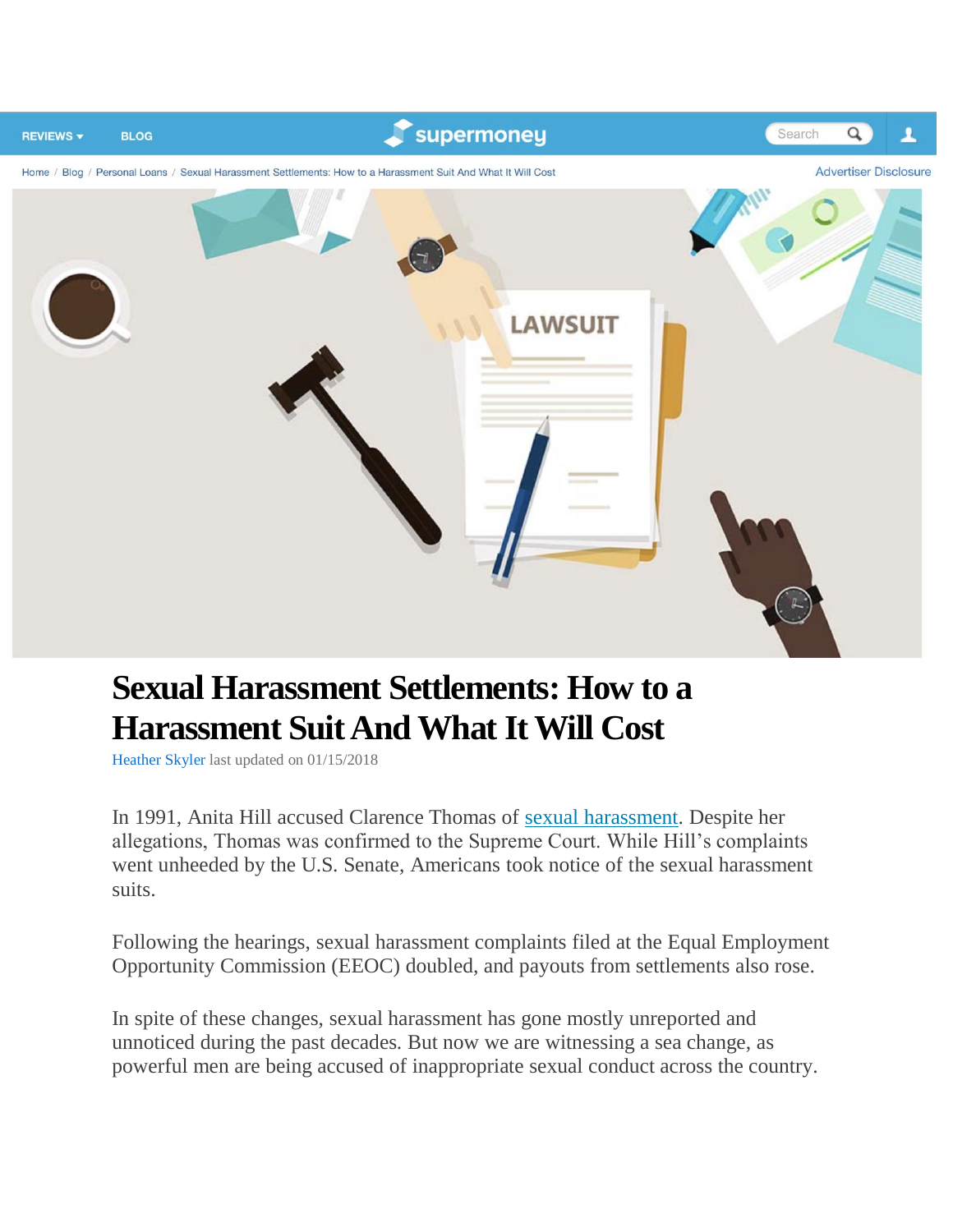If you experience sexual harassment at work, what can you do about it? Attorney Jill Stanley, who also writes about legal issues on Proof with Jill [Stanley,](http://www.proofwithjillstanley.com/) sat down with SuperMoney to help us wade through this complicated issue.

## **If you've been sexually harassed at work, what should you do?**



**Make a report:** Stanley suggests reporting the harassment as soon as possible within your company. "Check any policy manuals or handbooks your job has distributed and be sure to follow the reporting procedure."

**Safeguard all potential evidence:** "Save emails, notes, gifts, receipts, etc.," says Stanley. She adds, "Take careful notes of who, what, and when you are reporting."

**Secure witnesses:** "Make sure you have contact

information for any and all witnesses," Stanley suggests. Also reflect on whether or not anyone else in the company has made reference to being treated this way by the person at work who you believe harassed you, Stanley advises.

# **Consider retaining a lawyer**

Ask yourself what you want to see happen once you report the incident. Do you want the person who harassed you to be fired? Do you want to be moved to a different department?

Also, what are your damages? Are you suffering emotionally, financially, and professionally? Do you want to seek compensation for your damages? If so, then you need a [lawyer.](https://www.supermoney.com/2017/11/how-to-pay-for-an-attorney/)

"That's definitely the most important step after reporting it," says Stanley. "Often, claims are reported but then nothing is done about it — that's also when you need to call a lawyer."

# **Is your complaint valid?**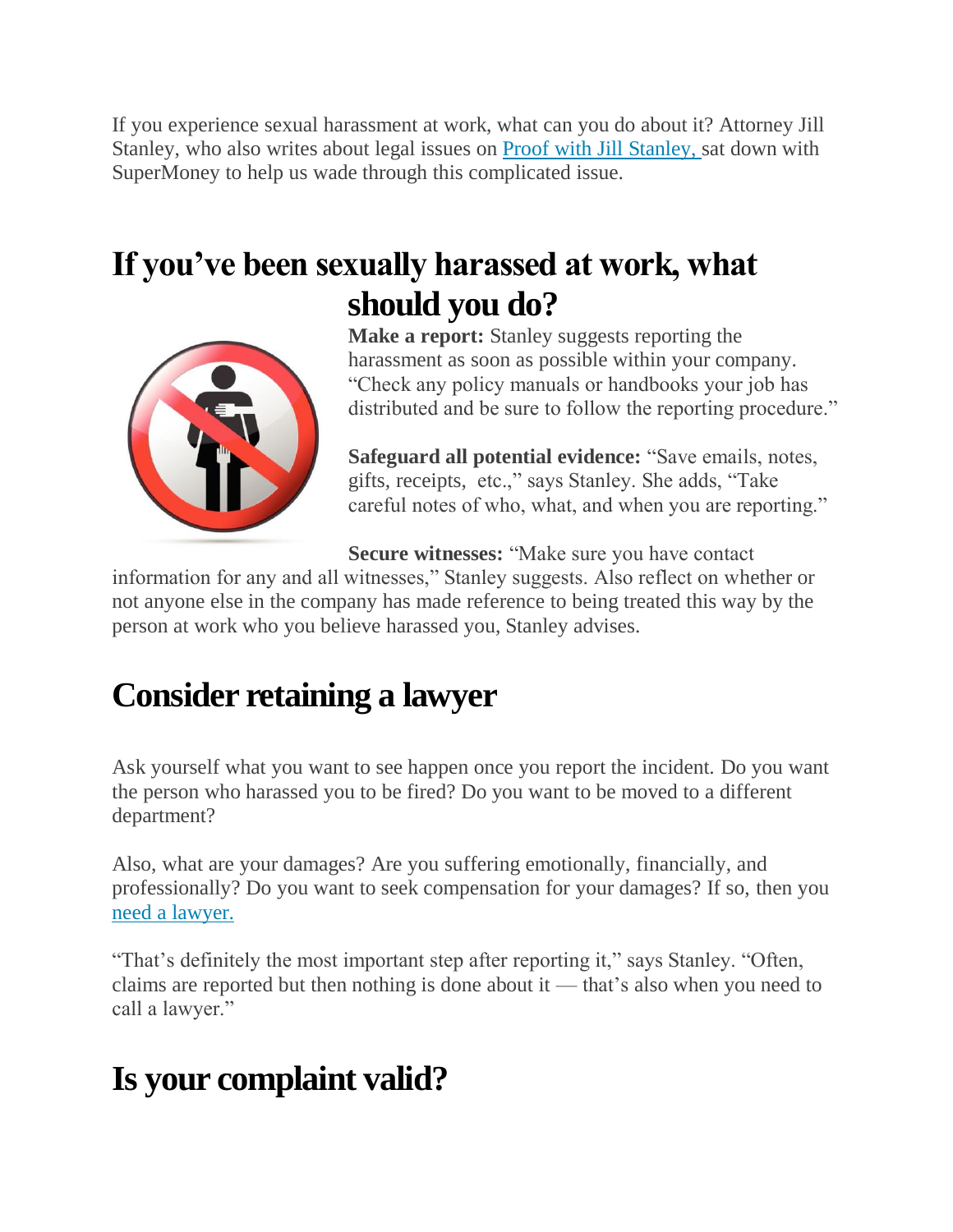If you want to know whether or not you have a valid legal suit for sexual harassment, call a lawyer, tell her the facts, and get her legal opinion."Just be sure to tell the whole story, as you know it," says Stanley. "The more information you can provide to a lawyer, the better."

# **Can I just go to the EEOC and file by myself?**

Filing a complaint with the EEOC is free, and you can file by yourself, but Stanley says there are important deadlines that must be strictly adhered to and certain agencies where you can/must file. Laws vary by state, so it is often helpful to hire a lawyer to help you through the process.

"For example, in New York, there are three places that you can file a discrimination claim: the state administrative agency, the New York Division of Human Rights (DHR) or the federal administrative agency, the Equal Employment Opportunity Commission (EEOC).

If you live in New York City, you can also file a discrimination claim with the New York City Commission on Human Rights (CHR). In California, you must get a Rightto-Sue letter from either the DFEH (Department of Fair Employment and Housing) or the EEOC prior to filing a lawsuit. In CA, victims have one year from the issuance date of the right to sue letter to file suit," says Stanley.

So you can see how complicated the matter can become.

### **What will it cost to hire an attorney for this type of suit?**

Stanley says that most lawyers will take these types of cases on a contingency basis, which means they get a portion of the settlement or judgment, generally 33 1/3 to 40% of the total amount plus other expenses and costs.

In addition, Stanley explains that sexual harassment is a form of sex discrimination that violates Title VII of the Civil Rights Act of 1964. Title VII allows for the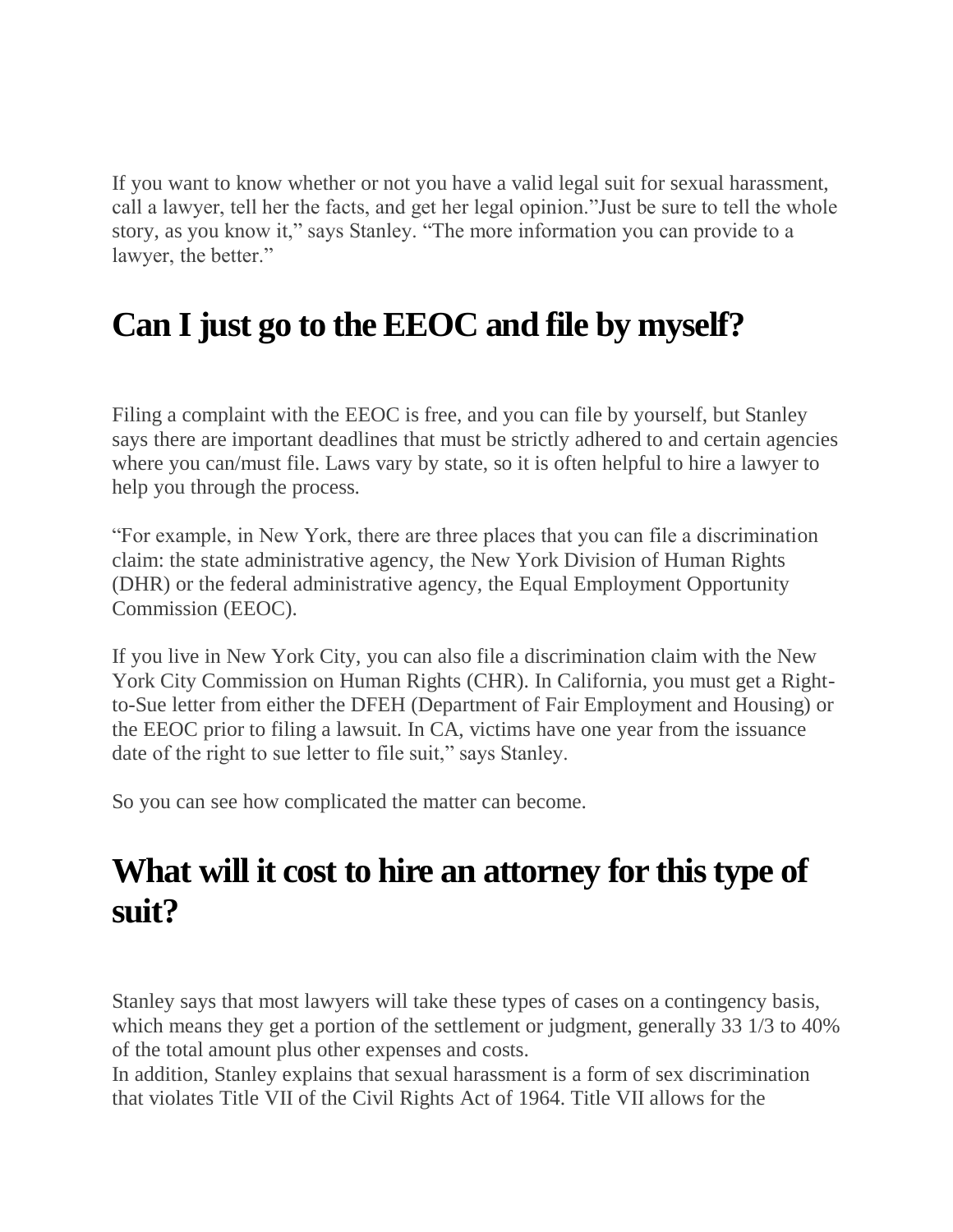payment of [attorney's](https://www.supermoney.com/2017/11/average-attorney-fees-finance-legal/) fees by the defendant.

So, in addition to not paying upfront to try your case if your lawyer will work on contingency, you may also have your attorney's fees paid by the opposite side if you win.

Here's [everything](https://www.supermoney.com/2017/11/9-ways-pay-legal-fees-supermoney-guide-legal-fee-financing/) you need to know about legal fee [financing.](https://www.supermoney.com/2017/11/9-ways-pay-legal-fees-supermoney-guide-legal-fee-financing/)

## **Recent settlements for sexual harassment suits**



**\$168 million** was awarded to Ani Chopourian by a California jury in 2012. The former physician assistant at Mercy General Hospital in Sacramento filed multiple complaints against Catholic Healthcare West with no results during her two years with the company before taking her case to court.

**\$95 million** was awarded to Ashley Alford in her 2011 sexual harassment suit against her manager at the lease-to-own retail chain Aaron's Rents.

**\$20 million** paid to Gretchen Carlson in her settlement with Fox News' Roger Ailes in 2016.

\$10.5 million was awarded by a state court jury to Carla Ingraham who filed suit against her manager at UBS Financial Services in 2011.

#### **[Source](https://www.usatoday.com/story/money/2017/10/25/sexual-harassment-here-some-biggest-cases/791439001/)**

### **What about arbitration clauses?**

This is a clause in a contract that requires disputes to be settled through private arbitration rather than in court.

A case that went to US Supreme Court — **EEOC v [Waffle](https://www.eeoc.gov/eeoc/newsroom/release/1-15-02.cfm) House** — determined that a private arbitration agreement between an employee and his employer "does not